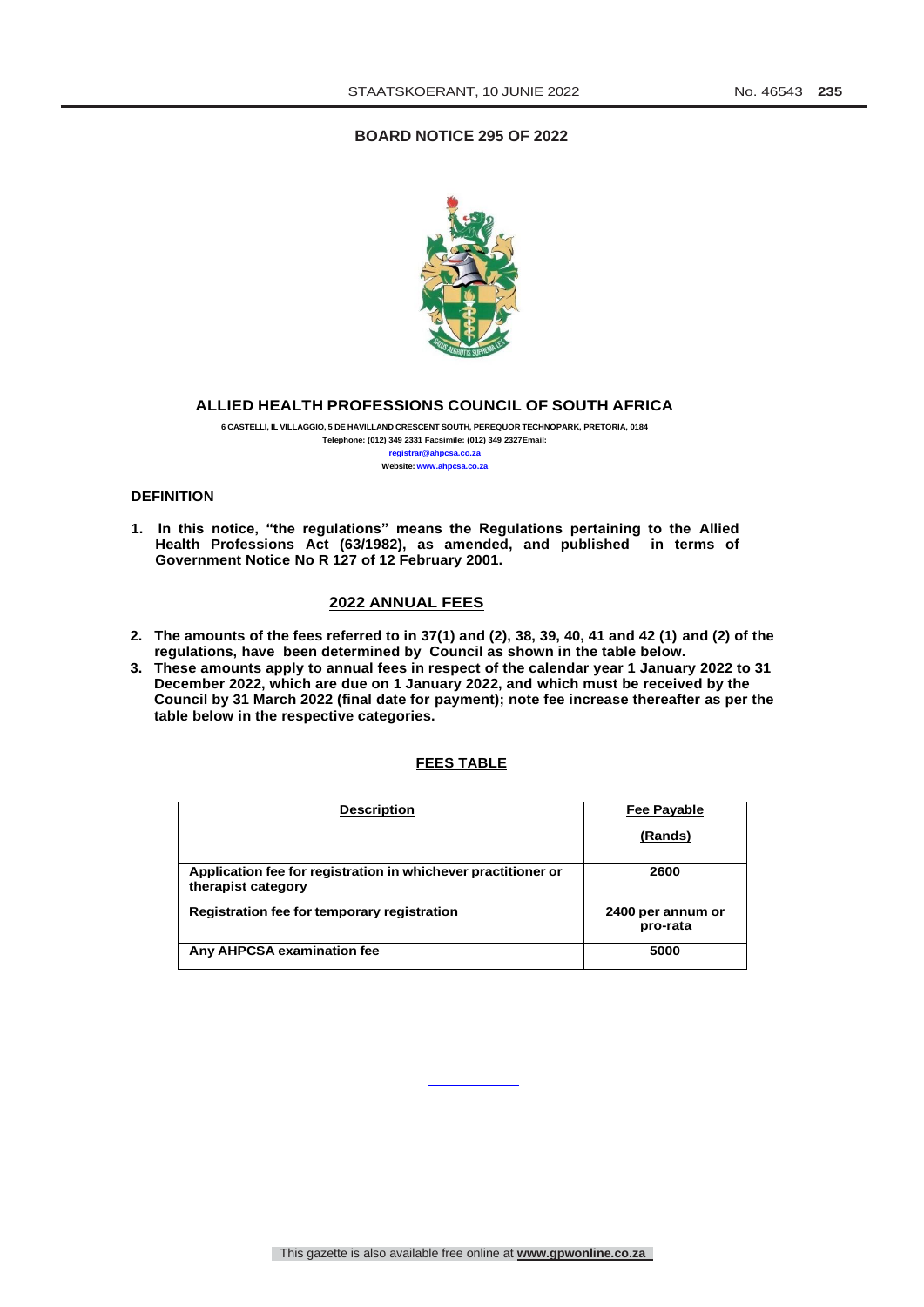| Application and registration fee for first year students                                                                                                                                          | 600                                                                                               |
|---------------------------------------------------------------------------------------------------------------------------------------------------------------------------------------------------|---------------------------------------------------------------------------------------------------|
| Annual student registration fee for years subsequent to the<br>first year                                                                                                                         | 600                                                                                               |
| Fee for late registration as student                                                                                                                                                              | 4500                                                                                              |
| <b>Student restoration fee</b>                                                                                                                                                                    | 1200                                                                                              |
| The amount the council may advance to the registrar in cash                                                                                                                                       | 2000                                                                                              |
| Annual registration fee in respect of one profession where<br>fees are paid on or after 1 January and before 1 April                                                                              | 2400                                                                                              |
| Annual registration fee in respect of one profession where<br>fees are paid after 31 March, annual registration fee plus<br>administration fee per invoice issued by the AHPCSA<br>accountants    | 2400, plus applicable<br>interest, plus 250 per<br>invoice issued                                 |
| Annual registration fee in respect of two professions where<br>fees paid on or after 1 January and before 1 April                                                                                 | 4800                                                                                              |
| Annual registration fee in respect of two professions where<br>fees are paid after 31 March, annual registration fee plus<br>administration fee per invoice issued by the AHPCSA<br>accountants   | 4800, plus applicable<br>interest, plus 250 per<br>invoice issued                                 |
| Annual registration fee in respect of three or more<br>professions where fees are paid on or after 1 January and<br>before 1 April                                                                | 7200                                                                                              |
| Annual registration fee in respect of three professions<br>where fees are paid after 31 March, annual registration fee<br>plus administration fee per invoice issued by the AHPCSA<br>accountants | 7200, plus applicable<br>interest, plus 250 per<br>invoice issued                                 |
| Senior citizen fee (70 to 74 years) per profession                                                                                                                                                | -50%                                                                                              |
| Senior citizen fee (+75 years) per profession                                                                                                                                                     | 300                                                                                               |
| Fee for the issuance of any certificate or letter of good<br>standing                                                                                                                             | 900                                                                                               |
| Restoration fee in the case prior deregistration at own<br>request fees by the practitioner or student                                                                                            | Payment of all<br>outstanding fees, if<br>any, plus applicable<br>interest; no restoration<br>fee |
| Restoration fee in the case of non-payment of fees by the<br>practitioner or student                                                                                                              | <b>Payment of all</b><br>outstanding fees, if<br>any, plus applicable<br>interest, plus 1500      |
| Restoration fee in the case of disciplinary action by the<br>council against the practitioner or student.                                                                                         | Payment of all<br>outstanding fees, if<br>any, plus applicable<br>interest, plus 5000             |
| Fee payable to the council an intern for each year of<br>registration as an intern beyond the first year.                                                                                         | 1100                                                                                              |
|                                                                                                                                                                                                   |                                                                                                   |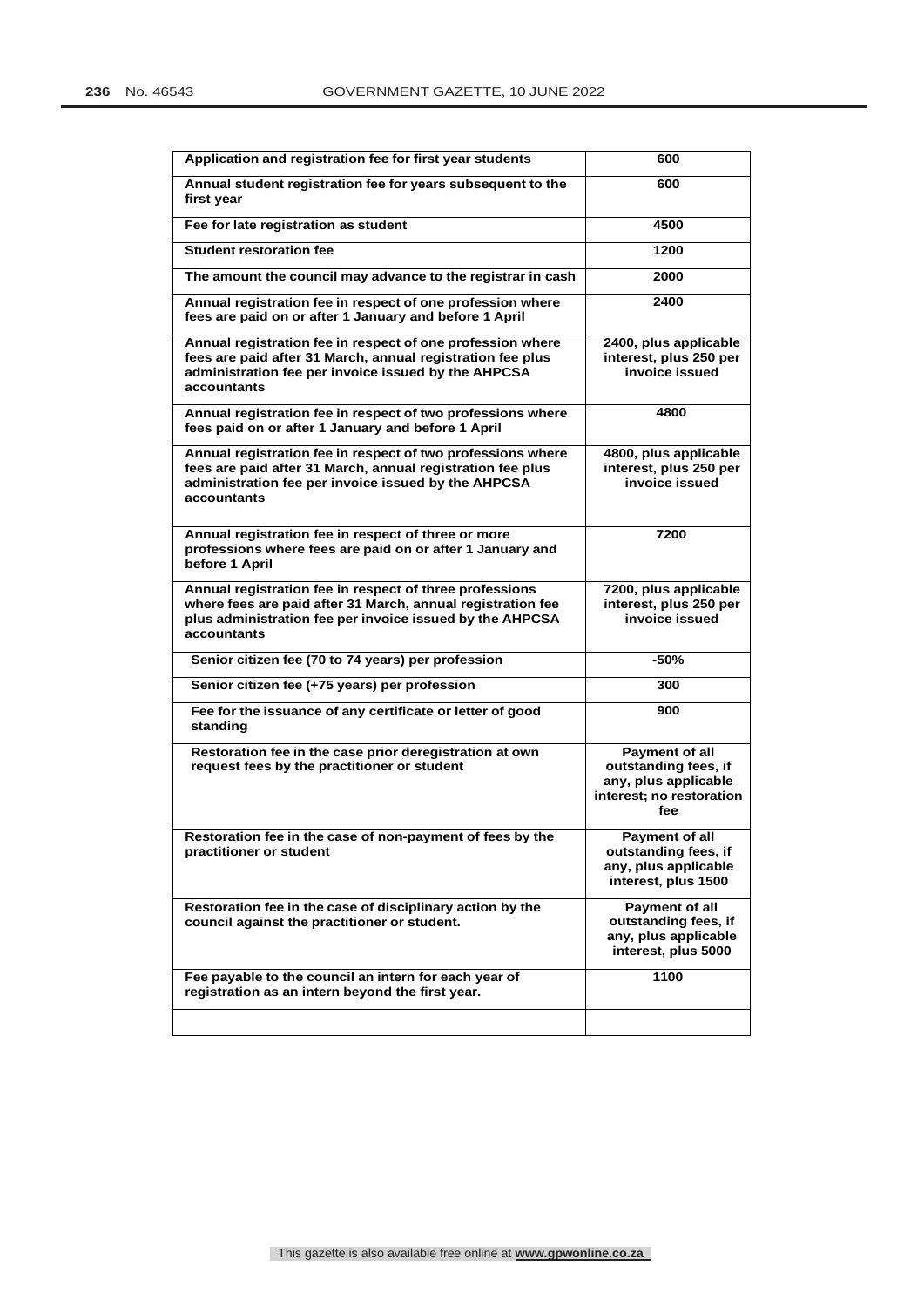| Allowances (honoraria) payable by the Council in respect of:                                                                                                                                                                                                                                                                                                                   |                                                                                                                                                                                                                                                                                                  |
|--------------------------------------------------------------------------------------------------------------------------------------------------------------------------------------------------------------------------------------------------------------------------------------------------------------------------------------------------------------------------------|--------------------------------------------------------------------------------------------------------------------------------------------------------------------------------------------------------------------------------------------------------------------------------------------------|
| (a) the attendance of meetings of the council, executive<br>committee of the council and professional boards by<br>members of the council and professional boards, are as<br>follows-                                                                                                                                                                                          |                                                                                                                                                                                                                                                                                                  |
| (i) to the chairperson and vice-chairperson of the council,<br>members of the executive committee of the council and<br>chairpersons of the professional boards                                                                                                                                                                                                                | R2640 per meeting                                                                                                                                                                                                                                                                                |
| (ii) to other council and professional board members                                                                                                                                                                                                                                                                                                                           | R2175 per meeting                                                                                                                                                                                                                                                                                |
| (b) the attendance of other meetings such as that of the<br>Finance Committee or the Education Committees of the<br>council                                                                                                                                                                                                                                                    | R2175 per meeting                                                                                                                                                                                                                                                                                |
| Allowance payable where a member of the council or<br>professional board is required to use his or her own<br>transport so as to attend meetings out of Pretoria or to<br>attend other council business at places not more than 750<br>kilometres distant from his or her ordinary residence                                                                                   | In accordance with<br>the current travel<br>allowances published<br>by the South African<br><b>Revenue Services on</b><br>its website but not<br>exceeding the<br>amount of the<br>economy class airfare<br>that would have been<br>payable had the<br>member travelled by<br>air to the meeting |
| <b>Extract from the register</b>                                                                                                                                                                                                                                                                                                                                               | N/A                                                                                                                                                                                                                                                                                              |
| Fee for conducting a review of an external educational<br>institution                                                                                                                                                                                                                                                                                                          | <b>Actual costs plus</b><br>25%                                                                                                                                                                                                                                                                  |
| Honorarium payable by the Council in respect of visits by<br>external institutional reviewers to external education<br>institutions for review purposes or for examiners /<br>moderators conducting examinations                                                                                                                                                               | 4000                                                                                                                                                                                                                                                                                             |
| Fee for an application for the opening of a new register                                                                                                                                                                                                                                                                                                                       | 130 000                                                                                                                                                                                                                                                                                          |
| Accreditation fees payable to the council for continuing<br>professional development activities -                                                                                                                                                                                                                                                                              |                                                                                                                                                                                                                                                                                                  |
| Level 1: Activities encompassing non-measurable<br>outcomes-                                                                                                                                                                                                                                                                                                                   |                                                                                                                                                                                                                                                                                                  |
| Large groups (100 delegates or more):                                                                                                                                                                                                                                                                                                                                          | 3000                                                                                                                                                                                                                                                                                             |
| (i) Conferences or seminars; (ii) Congresses; (iii) Symposia;<br>(iv) Web-based seminars; (v) International conferences                                                                                                                                                                                                                                                        |                                                                                                                                                                                                                                                                                                  |
| Small groups (less than 100 delegates):                                                                                                                                                                                                                                                                                                                                        | 750                                                                                                                                                                                                                                                                                              |
| (i) Formally organised meetings by professional societies;<br>(ii) Structured small group discussions with a minimum of<br>three practitioners involved; (iii) Case study discussions<br>with a minimum number of three practitioners involved; (iv)<br>Formally organised special purpose lectures; (v) Formally<br>organised special purpose lectures that are not part of a |                                                                                                                                                                                                                                                                                                  |